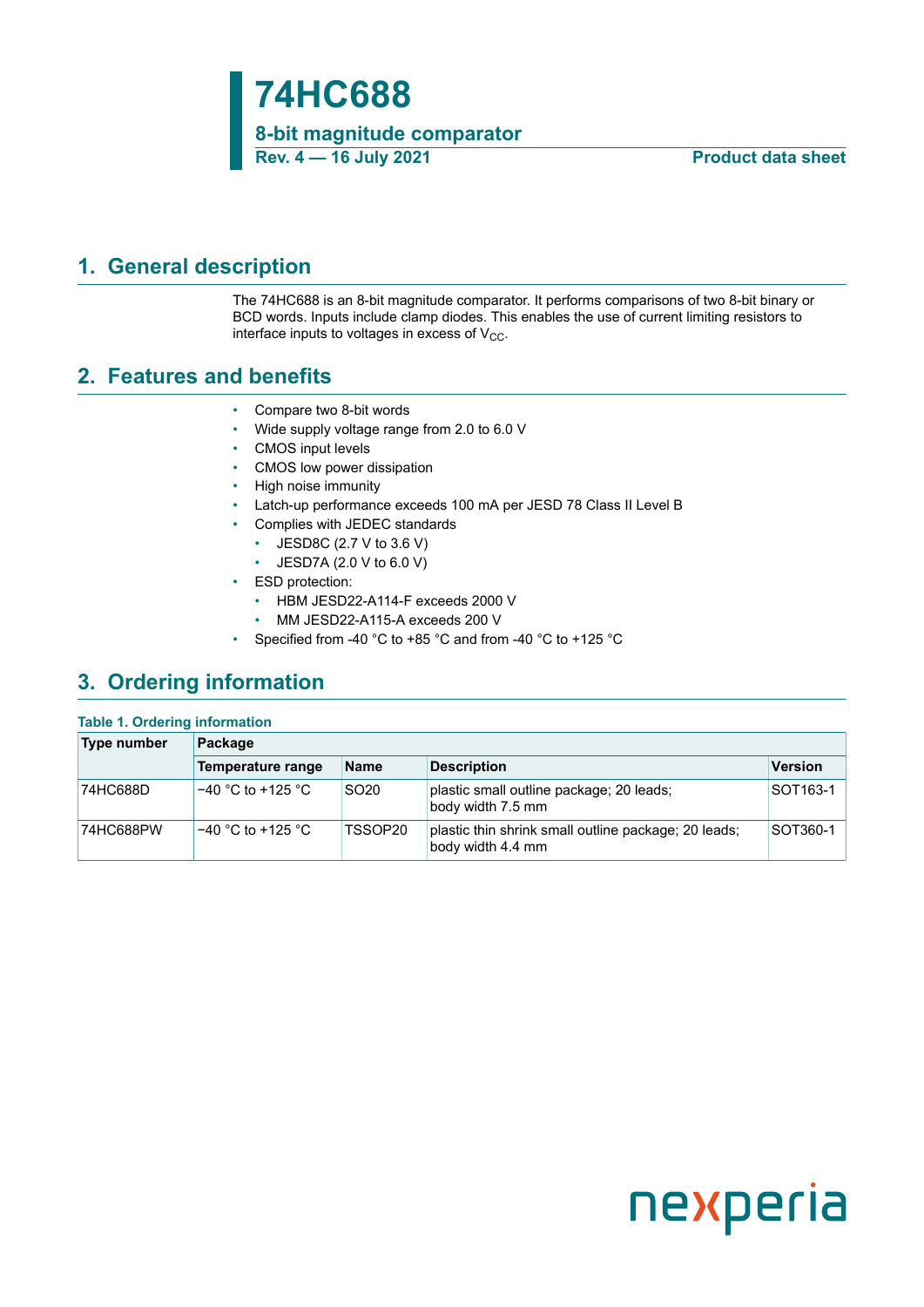# <span id="page-1-0"></span>**4. Functional diagram**

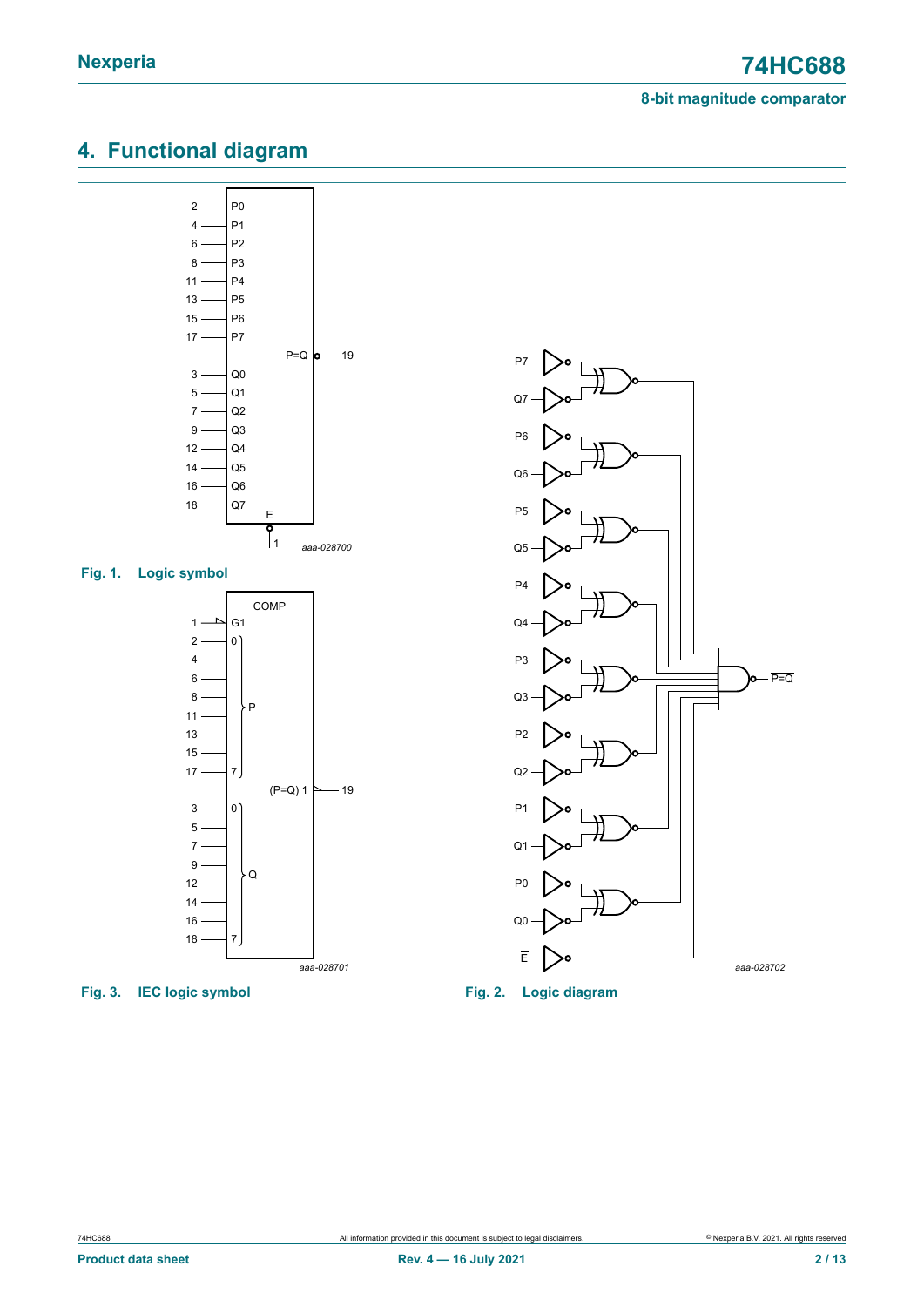### <span id="page-2-0"></span>**5. Pinning information**



### <span id="page-2-1"></span>**5.1. Pinning**

### <span id="page-2-2"></span>**5.2. Pin description**

### **Table 2. Pin description**

| Symbol                         | Pin                        | <b>Description</b>        |
|--------------------------------|----------------------------|---------------------------|
| İΕ                             |                            | enable input (active LOW) |
| P0, P1, P2, P3, P4, P5, P6, P7 | 2, 4, 6, 8, 11, 13, 15, 17 | word P inputs             |
| Q0, Q1, Q2, Q3, Q4, Q5, Q6, Q7 | 3, 5, 7, 9, 12, 14, 16, 18 | word Q inputs             |
| <b>GND</b>                     | 10                         | ground (0 V)              |
| $P = Q$                        | 19                         | equal to output           |
| $V_{\rm CC}$                   | 20                         | supply voltage            |

### <span id="page-2-3"></span>**6. Functional description**

#### **Table 3. Function table**

*H = HIGH voltage level; L = LOW voltage level; X = don't care.*

| inputs       | output |         |
|--------------|--------|---------|
| data Pn, Qn  |        | $P = Q$ |
| $P = Q$      |        |         |
| P > Q        |        | Н       |
| P < Q        |        | Н       |
| $\checkmark$ |        | Н       |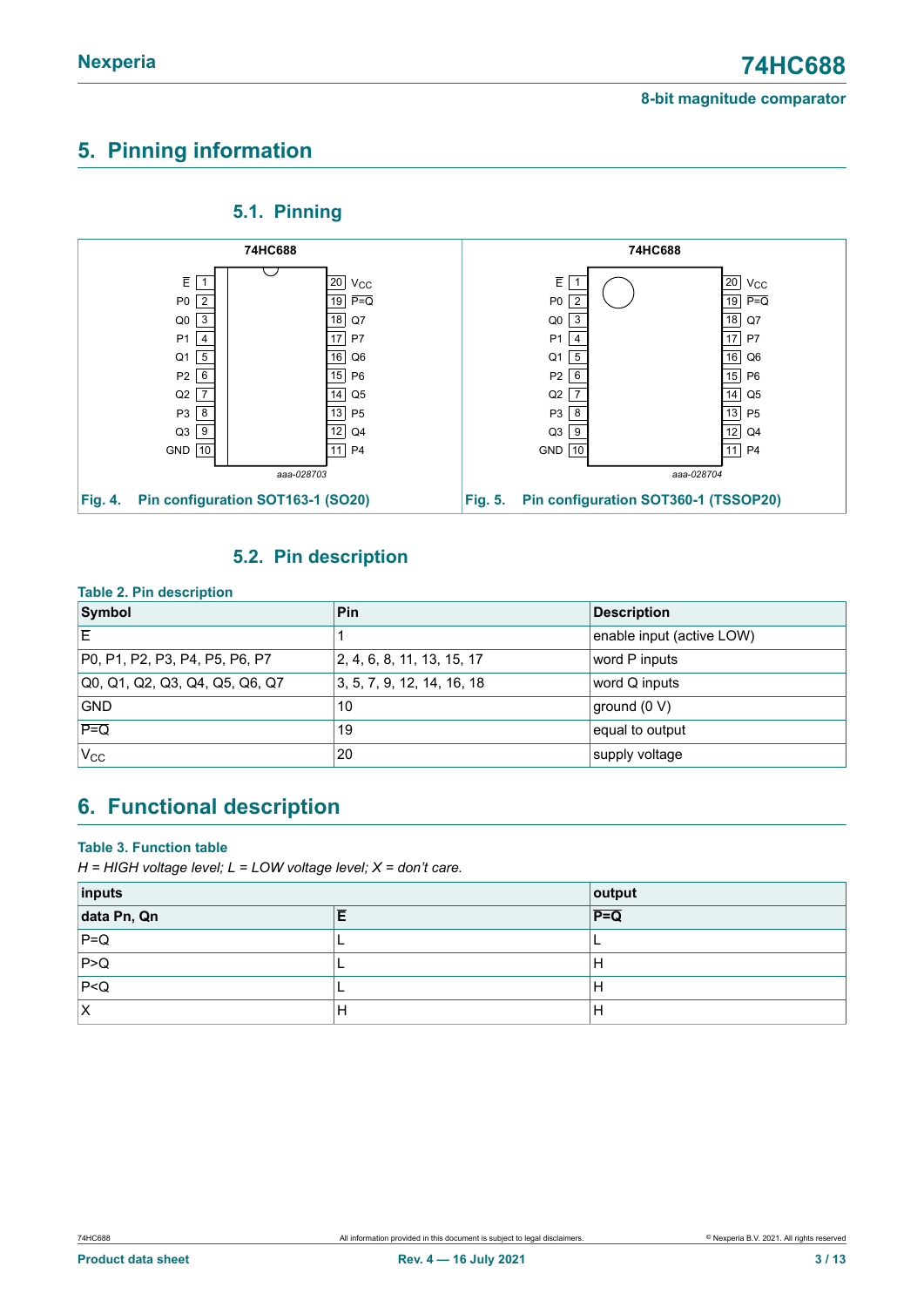## <span id="page-3-1"></span><span id="page-3-0"></span>**7. Limiting values**

#### **Table 4. Limiting values**

In accordance with the Absolute Maximum Rating System (IEC 60134). Voltages are referenced to GND (ground = 0 V)

|                  | Symbol Parameter        | <b>Conditions</b>                                                      | Min                      | <b>Max</b>               | Unit        |
|------------------|-------------------------|------------------------------------------------------------------------|--------------------------|--------------------------|-------------|
| $V_{CC}$         | supply voltage          |                                                                        | $-0.5$                   | $+7$                     | V           |
| $I_{IK}$         | input clamping current  | $V_1$ < -0.5 V or $V_1$ > $V_{CC}$ + 0.5 V<br>$[1]$                    |                          | ±20                      | mA          |
| $I_{OK}$         | output clamping current | $V_{\rm O}$ < -0.5 V or $V_{\rm O}$ > V <sub>CC</sub> + 0.5 V<br>$[1]$ |                          | ±20                      | mA          |
| I <sub>O</sub>   | output current          | $-0.5 V < VO < VCC + 0.5 V$                                            |                          | ±25                      | mA          |
| $I_{\rm CC}$     | supply current          |                                                                        |                          | 50                       | mA          |
| <b>I</b> GND     | ground current          |                                                                        | -50                      | $\overline{\phantom{a}}$ | mA          |
| $T_{\text{stg}}$ | storage temperature     |                                                                        | $-65$                    | $+150$                   | $^{\circ}C$ |
| $P_{\text{tot}}$ | total power dissipation | $T_{amb}$ = -40 °C to +125 °C<br>[2]                                   | $\overline{\phantom{a}}$ | 500                      | mW          |

[1] The input and output voltage ratings may be exceeded if the input and output current ratings are observed.<br>[2] For SOT163-1 (SO20) package: P<sub>tot</sub> derates linearly with 12.3 mW/K above 109 °C.

For SOT163-1 (SO20) package:  $P_{tot}$  derates linearly with 12.3 mW/K above 109 °C.

For SOT360-1 (TSSOP20) package: P<sub>tot</sub> derates linearly with 10.0 mW/K above 100 °C.

## <span id="page-3-2"></span>**8. Recommended operating conditions**

#### **Table 5. Recommended operating conditions**

*Voltages are referenced to GND (ground = 0 V)*

|                     | <b>Symbol Parameter</b>             | <b>Conditions</b>       | <b>Min</b>               | <b>Typ</b>               | <b>Max</b>   | Unit        |
|---------------------|-------------------------------------|-------------------------|--------------------------|--------------------------|--------------|-------------|
| $V_{\rm CC}$        | supply voltage                      |                         | 2.0                      | 5.0                      | 6.0          | V           |
| $ V_1$              | input voltage                       |                         | 0                        | $\overline{\phantom{a}}$ | $V_{\rm CC}$ | v           |
| $V_{\rm O}$         | output voltage                      |                         | 0                        | $\,$                     | $V_{\rm CC}$ | V           |
| $T_{amb}$           | ambient temperature                 |                         | $-40$                    |                          | $+125$       | $^{\circ}C$ |
| $\Delta t/\Delta V$ | input transition rise and fall rate | $V_{\rm CC}$ = 2.0 V    | $\overline{\phantom{0}}$ | $\,$                     | 625          | ns/V        |
|                     |                                     | $V_{\text{CC}}$ = 4.5 V | $\overline{\phantom{0}}$ | 1.67                     | 139          | ns/V        |
|                     |                                     | $V_{CC}$ = 6.0 V        | $\overline{\phantom{0}}$ | $\blacksquare$           | 83           | ns/V        |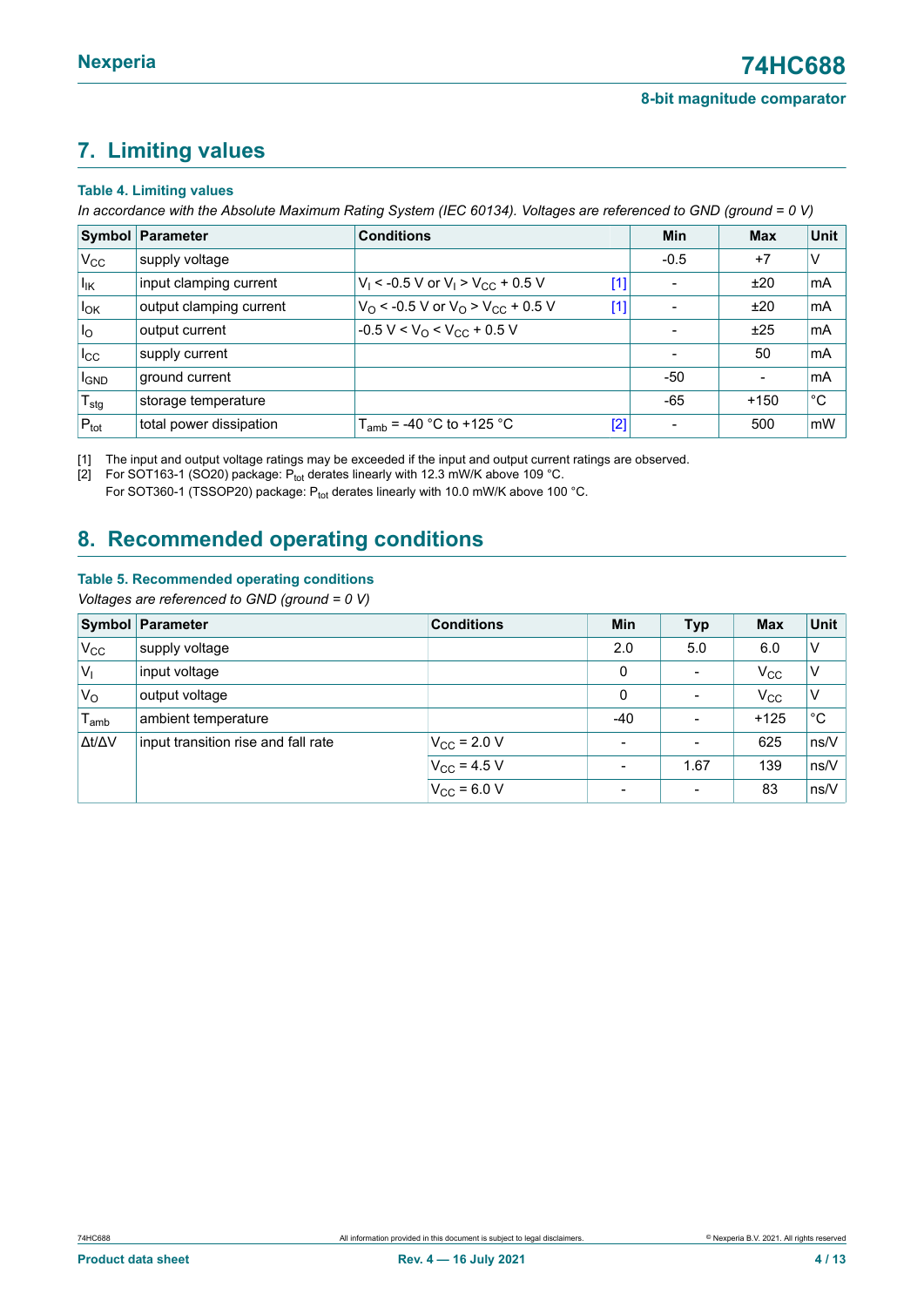## <span id="page-4-0"></span>**9. Static characteristics**

### **Table 6. Static characteristics**

*At recommended operating conditions; voltages are referenced to GND (ground = 0 V).*

|                       | Symbol Parameter         | 25 °C<br><b>Conditions</b>                              |                          |                | -40 $^{\circ}$ C to<br>+85 °C |                          | -40 $^{\circ}$ C to<br>+125 °C |                | <b>Unit</b>              |        |
|-----------------------|--------------------------|---------------------------------------------------------|--------------------------|----------------|-------------------------------|--------------------------|--------------------------------|----------------|--------------------------|--------|
|                       |                          |                                                         | Min                      | <b>Typ</b>     | <b>Max</b>                    | <b>Min</b>               | <b>Max</b>                     | Min            | <b>Max</b>               |        |
| V <sub>IH</sub>       | HIGH-level input         | $V_{\rm CC}$ = 2.0 V                                    | 1.5                      | 1.2            | $\blacksquare$                | 1.5                      |                                | 1.5            | $\frac{1}{2}$            | $\vee$ |
|                       | voltage                  | $V_{CC}$ = 4.5 V                                        | 3.15                     | 2.4            | $\blacksquare$                | 3.15                     | $\overline{\phantom{a}}$       | 3.15           | $\overline{a}$           | V      |
|                       |                          | $V_{CC}$ = 6.0 V                                        | 4.2                      | 3.2            | $\blacksquare$                | 4.2                      |                                | 4.2            | $\overline{\phantom{a}}$ | V      |
| $V_{IL}$              | LOW-level input          | $V_{\rm CC}$ = 2.0 V                                    | $\overline{\phantom{0}}$ | 0.8            | 0.5                           | $\overline{\phantom{a}}$ | 0.5                            | $\blacksquare$ | 0.5                      | V      |
|                       | voltage                  | $V_{CC}$ = 4.5 V                                        | $\overline{a}$           | 2.1            | 1.35                          | $\overline{\phantom{0}}$ | 1.35                           | $\blacksquare$ | 1.35                     | $\vee$ |
|                       |                          | $V_{CC}$ = 6.0 V                                        | $\overline{a}$           | 2.8            | 1.8                           | $\overline{\phantom{0}}$ | 1.8                            |                | 1.8                      | $\vee$ |
| <b>V<sub>OH</sub></b> | HIGH-level               | $V_I = V_{IH}$ or $V_{IL}$                              |                          |                |                               |                          |                                |                |                          |        |
|                       | output voltage           | $I_{\Omega}$ = -20 µA; $V_{\text{CC}}$ = 2.0 V          | 1.9                      | 2.0            | $\blacksquare$                | 1.9                      | $\blacksquare$                 | 1.9            | $\overline{\phantom{a}}$ | $\vee$ |
|                       |                          | $I_{\text{O}}$ = -20 µA; $V_{\text{CC}}$ = 4.5 V        | 4.4                      | 4.5            | $\blacksquare$                | 4.4                      | $\blacksquare$                 | 4.4            | $\overline{a}$           | $\vee$ |
|                       |                          | $I_{\text{O}}$ = -20 µA; $V_{\text{CC}}$ = 6.0 V        | 5.9                      | 6.0            | $\blacksquare$                | 5.9                      | $\blacksquare$                 | 5.9            | $\blacksquare$           | $\vee$ |
|                       |                          | $I_{\Omega}$ = -4.0 mA; $V_{\text{CC}}$ = 4.5 V         | 3.98                     | 4.32           | $\blacksquare$                | 3.84                     | $\overline{\phantom{a}}$       | 3.7            | $\blacksquare$           | V      |
|                       |                          | $I_{\Omega}$ = -5.2 mA; $V_{\text{CC}}$ = 6.0 V         | 5.48                     | 5.81           | $\overline{\phantom{a}}$      | 5.34                     | $\overline{\phantom{0}}$       | 5.2            | $\blacksquare$           | V      |
| $V_{OL}$              | LOW-level                | $V_I = V_{IH}$ or $V_{IL}$                              |                          |                |                               |                          |                                |                |                          |        |
|                       | output voltage           | $I_{\text{O}}$ = 20 µA; $V_{\text{CC}}$ = 2.0 V         | $\overline{a}$           | $\mathbf 0$    | 0.1                           | $\overline{a}$           | 0.1                            | $\sim$         | 0.1                      | $\vee$ |
|                       |                          | $I_{\text{O}}$ = 20 µA; $V_{\text{CC}}$ = 4.5 V         |                          | $\mathbf{0}$   | 0.1                           |                          | 0.1                            |                | 0.1                      | $\vee$ |
|                       |                          | $I_{\Omega}$ = 20 µA; $V_{\text{CC}}$ = 6.0 V           | $\overline{a}$           | $\Omega$       | 0.1                           | $\overline{\phantom{0}}$ | 0.1                            | $\overline{a}$ | 0.1                      | $\vee$ |
|                       |                          | $I_{\Omega}$ = 4.0 mA; $V_{\text{CC}}$ = 4.5 V          | $\overline{a}$           | 0.15           | 0.26                          | $\overline{\phantom{0}}$ | 0.33                           | $\blacksquare$ | 0.4                      | V      |
|                       |                          | $IO$ = 5.2 mA; $VCC$ = 6.0 V                            | $\overline{a}$           | 0.16           | 0.26                          | $\overline{\phantom{a}}$ | 0.33                           | $\blacksquare$ | 0.4                      | V      |
| h,                    | input leakage<br>current | $V_1$ = $V_{CC}$ or GND; $V_{CC}$ = 6.0 V               | $\frac{1}{2}$            | $\blacksquare$ | ±0.1                          | $\blacksquare$           | ±1                             | $\blacksquare$ | ±1                       | μA     |
| $I_{\rm CC}$          | supply current           | $V_1 = V_{CC}$ or GND; $I_Q = 0$ A;<br>$V_{CC}$ = 6.0 V | $\overline{\phantom{a}}$ | $\blacksquare$ | 8.0                           | $\blacksquare$           | 80                             | $\blacksquare$ | 160                      | μA     |
| C <sub>1</sub>        | input<br>capacitance     |                                                         |                          | 3.5            |                               |                          |                                |                | $\frac{1}{2}$            | pF     |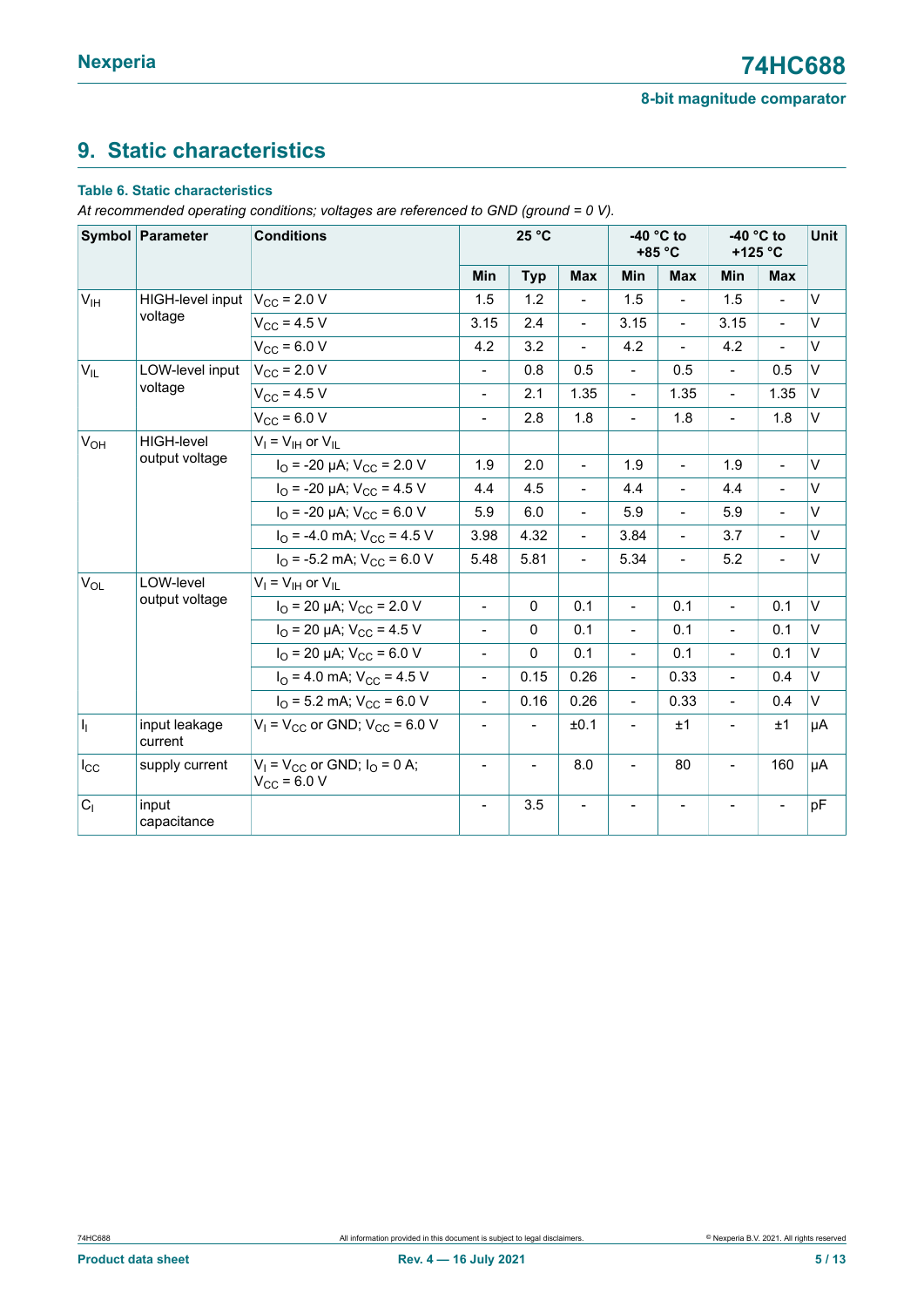# <span id="page-5-1"></span><span id="page-5-0"></span>**10. Dynamic characteristics**

### **Table 7. Dynamic characteristics**

*At recommended operating conditions; voltages are referenced to GND (ground = 0 V);*  $C_L$  = 50 pF unless otherwise specified; for test circuit, see **[Fig. 8](#page-7-0)** 

|              | Symbol Parameter                    | 25 °C<br><b>Conditions</b>               |                              |                 | -40 $^{\circ}$ C to<br>$+85 °C$ |                              | -40 $^{\circ}$ C to<br>+125 °C |                          | Unit                     |    |
|--------------|-------------------------------------|------------------------------------------|------------------------------|-----------------|---------------------------------|------------------------------|--------------------------------|--------------------------|--------------------------|----|
|              |                                     |                                          | Min                          | <b>Typ</b>      | <b>Max</b>                      | Min                          | <b>Max</b>                     | Min                      | <b>Max</b>               |    |
| $t_{\rm pd}$ | propagation                         | Pn, Qn to P=Q; see Fig. 6<br>$[1]$       |                              |                 |                                 |                              |                                |                          |                          |    |
|              | delay                               | $V_{\rm CC}$ = 2.0 V                     | $\overline{\phantom{a}}$     | 55              | 170                             | Ξ.                           | 215                            | $\blacksquare$           | 255                      | ns |
|              |                                     | $V_{\rm CC}$ = 4.5 V                     | $\blacksquare$               | 20              | 34                              | $\blacksquare$               | 43                             | $\blacksquare$           | 51                       | ns |
|              |                                     | $V_{CC}$ = 5.0 V; C <sub>L</sub> = 15 pF | $\blacksquare$               | 17              | $\blacksquare$                  | $\qquad \qquad \blacksquare$ |                                | $\overline{\phantom{a}}$ | $\overline{\phantom{a}}$ | ns |
|              |                                     | $V_{CC}$ = 6.0 V                         | $\blacksquare$               | 16              | 29                              | $\blacksquare$               | 37                             | $\blacksquare$           | 43                       | ns |
|              |                                     | $E$ to $\overline{P} = Q$ ; see $Fig. 7$ |                              |                 |                                 |                              |                                |                          |                          |    |
|              |                                     | $V_{CC}$ = 2.0 V                         | $\overline{\phantom{a}}$     | 28              | 120                             | $\blacksquare$               | 150                            | $\blacksquare$           | 180                      | ns |
|              |                                     | $V_{\rm CC}$ = 4.5 V                     | $\overline{\phantom{a}}$     | 10 <sup>1</sup> | 24                              |                              | 30                             |                          | 36                       | ns |
|              |                                     | $V_{CC}$ = 5.0 V; C <sub>1</sub> = 15 pF | $\blacksquare$               | 8               |                                 |                              |                                |                          | $\blacksquare$           | ns |
|              |                                     | $V_{CC}$ = 6.0 V                         | $\blacksquare$               | 8               | 20                              | $\qquad \qquad \blacksquare$ | 26                             | $\overline{\phantom{a}}$ | 31                       | ns |
| $ t_t $      | transition time                     | $[2]$<br>see Fig. 7                      |                              |                 |                                 |                              |                                |                          |                          |    |
|              |                                     | $V_{\rm CC}$ = 2.0 V                     | $\overline{\phantom{a}}$     | 19              | 75                              | $\overline{\phantom{0}}$     | 95                             | $\blacksquare$           | 110                      | ns |
|              | $V_{\rm CC}$ = 4.5 V                | $\overline{\phantom{a}}$                 | $\overline{7}$               | 15              | $\overline{\phantom{0}}$        | 19                           | $\overline{\phantom{a}}$       | 22                       | ns                       |    |
|              |                                     | $V_{CC}$ = 6.0 V                         | $\overline{\phantom{a}}$     | 6               | 13                              | $\overline{\phantom{0}}$     | 16                             | $\overline{\phantom{a}}$ | 19                       | ns |
| $C_{PD}$     | power<br>dissipation<br>capacitance | per package; $V_1$ = GND to $V_{CC}$ [3] | $\qquad \qquad \blacksquare$ | 30              |                                 |                              |                                |                          | $\overline{\phantom{a}}$ | pF |

[1]  $\;$  t<sub>pd</sub> is the same as t<sub>PHL</sub> and t<sub>PLH</sub>.

[2]  $t_{\rm t}$  is the same as  $t_{\rm THL}$  and  $t_{\rm TLH}$ .

[3]  $C_{PD}$  is used to determine the dynamic power dissipation (P<sub>D</sub> in  $\mu$ W).

 $P_D = C_{PD} \times V_{CC}^2 \times f_i + \Sigma (C_L \times V_{CC}^2 \times f_o)$  where:

fi = input frequency in MHz;

 $f_0$  = output frequency in MHz;

 $\Sigma$  (C<sub>L</sub> × V<sub>CC</sub><sup>2</sup> × f<sub>o</sub>) = sum of outputs;

 $C_L$  = output load capacitance in pF;

 $V_{CC}$  = supply voltage in V.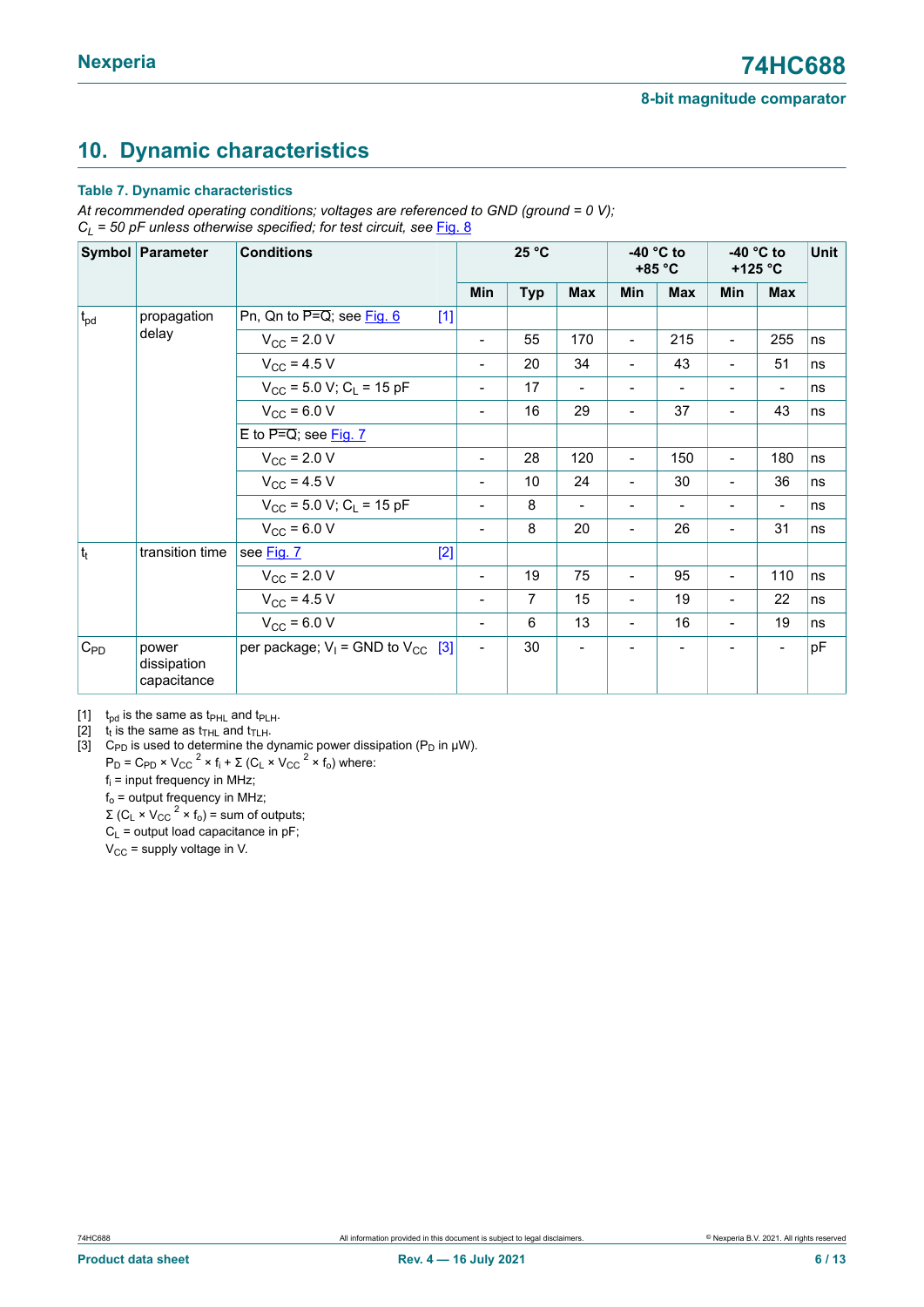### <span id="page-6-3"></span>**10.1. Waveforms and test circuit**

<span id="page-6-0"></span>

Measurement points are given in [Table](#page-6-2) 8.

 $V_{OL}$  and  $V_{OH}$  are typical voltage output levels that occur with the output load.

<span id="page-6-1"></span>**Fig. 6. Waveforms showing the word inputs (Pn, Qn) to the equal to output (P=Q) propagation delays and the output transition times.**



Measurement points are given in [Table](#page-6-2) 8.

<span id="page-6-2"></span> $V_{OL}$  and  $V_{OH}$  are typical voltage output levels that occur with the output load.

#### **Fig. 7. Waveforms showing the enable input (E) to the equal to output (P=Q) propagation delays and the output transition times.**

### **Table 8. Measurement points**

| Input           |             | <b>Output</b> |                      |              |
|-----------------|-------------|---------------|----------------------|--------------|
| $V_1$           | $V_{M}$     | $V_M$         | v.<br>'A             | $\mathsf{V}$ |
| GND to $V_{CC}$ | $0.5V_{CC}$ | $0.5V_{CC}$   | $ 0.1$ V $_{\rm CC}$ | $10.9V_{CC}$ |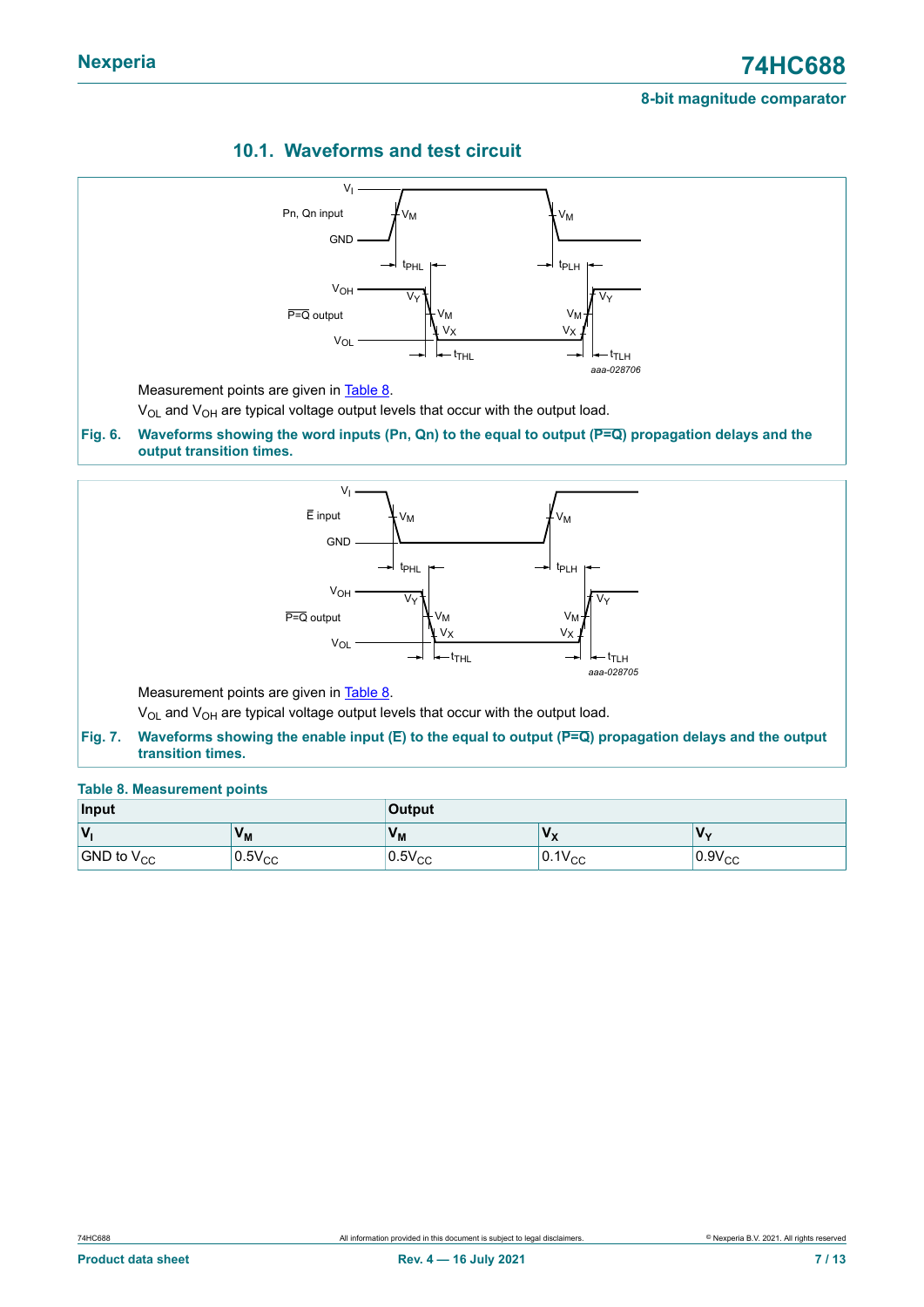# **Nexperia 74HC688**

### **8-bit magnitude comparator**

<span id="page-7-0"></span>

#### <span id="page-7-1"></span>**Fig. 8. Test circuit for measuring switching times**

| Table 9. Test data  |                                |                |                     |  |
|---------------------|--------------------------------|----------------|---------------------|--|
| Input               |                                | ∣Load          | <b>Test</b>         |  |
| V                   | լ <sub>է,</sub> լ <sub>ք</sub> | ັ∪             |                     |  |
| $ $ GND to $V_{CC}$ | 6.0 ns                         | $15$ pF, 50 pF | <b>I</b> TPLH, TPHL |  |

# <span id="page-7-3"></span>**11. Application information**

Two or more 74HC688 8-bit magnitude comparators may be cascaded to compare binary or BCD numbers of more than 8 bits. An example is shown in [Fig. 9](#page-7-2).

<span id="page-7-2"></span>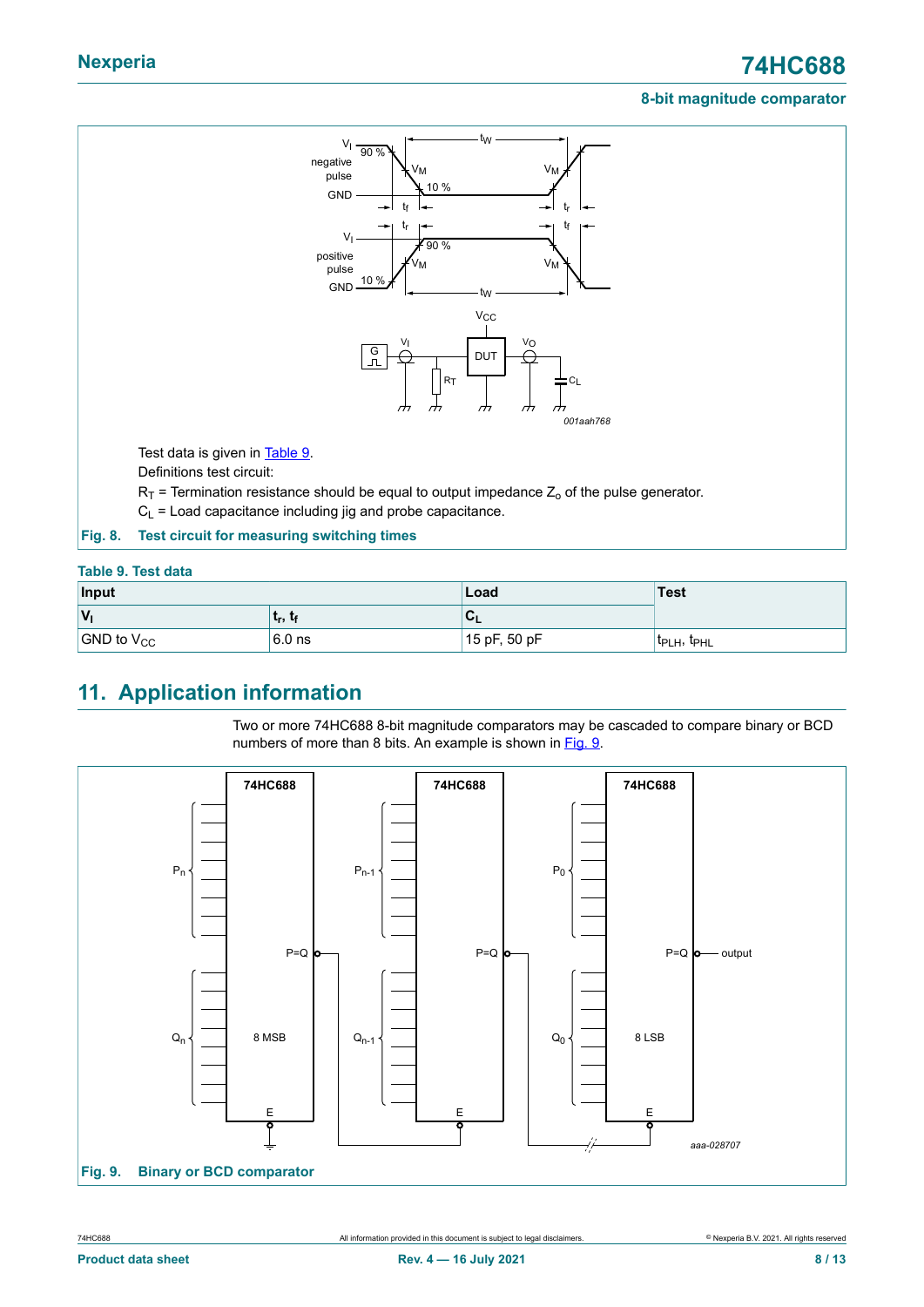## <span id="page-8-0"></span>**12. Package outline**



#### **Fig. 10. Package outline SOT163-1 (SO20)**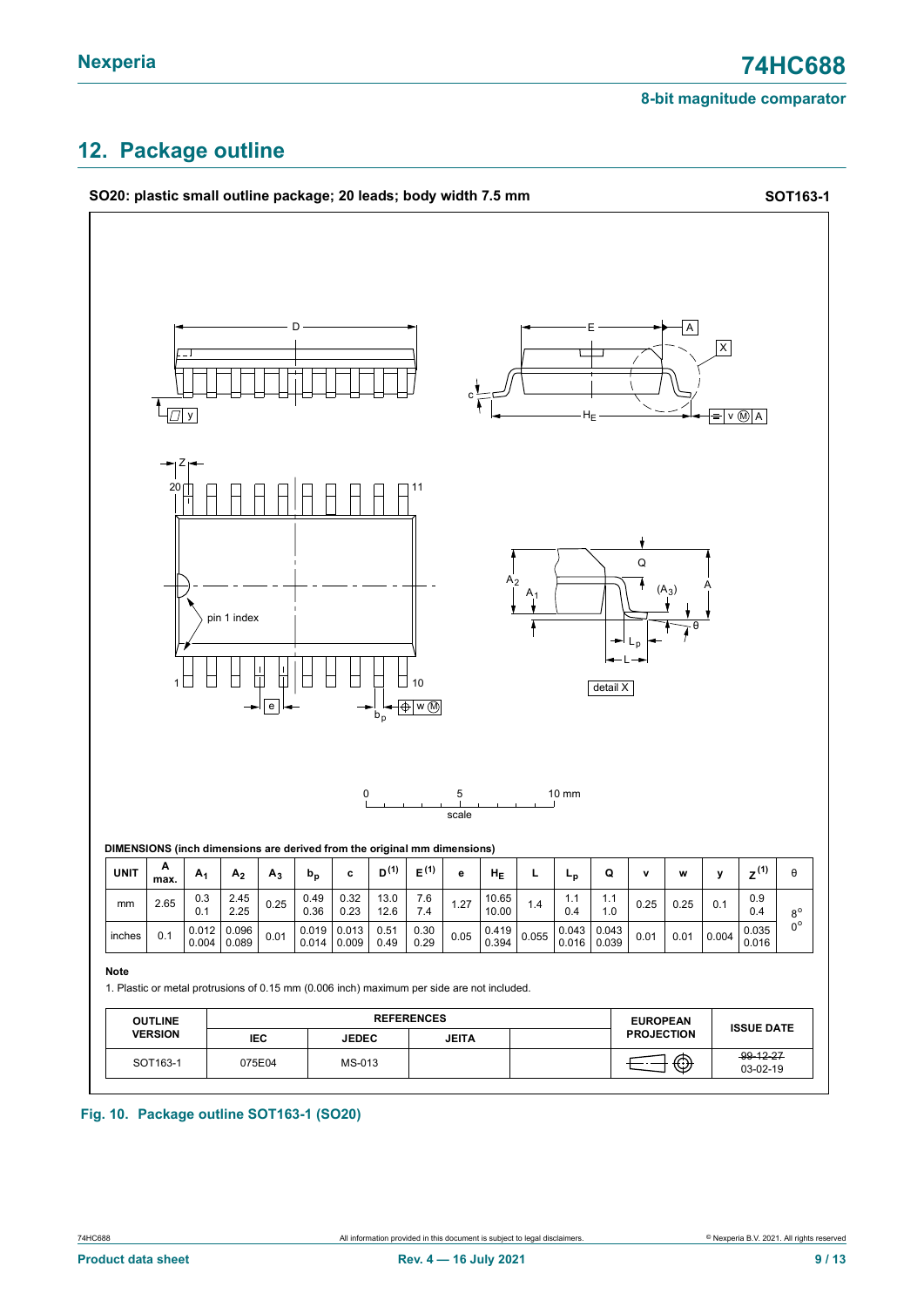

**Fig. 11. Package outline SOT360-1 (TSSOP20)**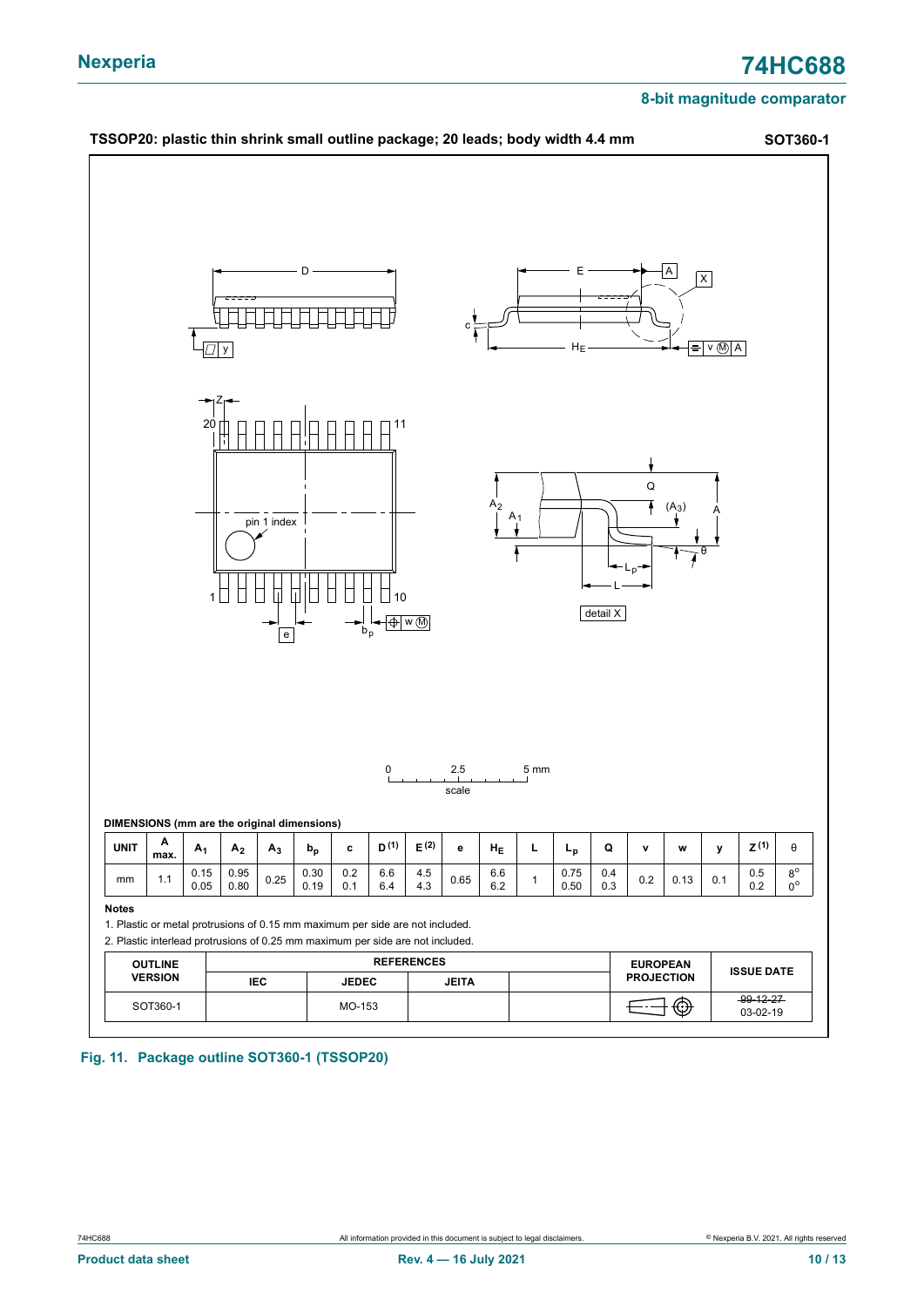## <span id="page-10-0"></span>**13. Abbreviations**

| Acronym     | <b>Description</b>                      |
|-------------|-----------------------------------------|
| <b>CMOS</b> | Complementary Metal-Oxide Semiconductor |
| <b>DUT</b>  | Device Under Test                       |
| <b>ESD</b>  | ElectroStatic Discharge                 |
| <b>HBM</b>  | Human Body Model                        |
| <b>MM</b>   | Machine Model                           |

### <span id="page-10-1"></span>**14. Revision history**

### **Table 11. Revision history**

| Document ID     | Release date                                                                                                                                                                                                                                                                         | Data sheet status     | <b>Change notice</b> | <b>Supersedes</b> |  |
|-----------------|--------------------------------------------------------------------------------------------------------------------------------------------------------------------------------------------------------------------------------------------------------------------------------------|-----------------------|----------------------|-------------------|--|
| 74HC688 v.4     | 20210716                                                                                                                                                                                                                                                                             | Product data sheet    |                      | 74HC688 v.3       |  |
| Modifications:  | Type number 74HC688DB (SOT339-1/SSOP20) removed.<br>Section 2 updated.<br>Section 7: Derating values for $P_{tot}$ total power dissipation updated.                                                                                                                                  |                       |                      |                   |  |
| 74HC688 v.3     | 20180704                                                                                                                                                                                                                                                                             | Product data sheet    |                      | 74HC HCT688 v.2   |  |
| Modifications:  | The format of this data sheet has been redesigned to comply with the identity<br>quidelines of Nexperia.<br>Legal texts have been adapted to the new company name where appropriate.<br>Type numbers 74HC688N (SOT146-1), 74HCT688N (SOT146-1) and 74HCT688PW<br>(SOT360-1) removed. |                       |                      |                   |  |
| 74HC HCT688 v.2 | 19901201                                                                                                                                                                                                                                                                             | Product specification |                      | 74HC HCT688 v.1   |  |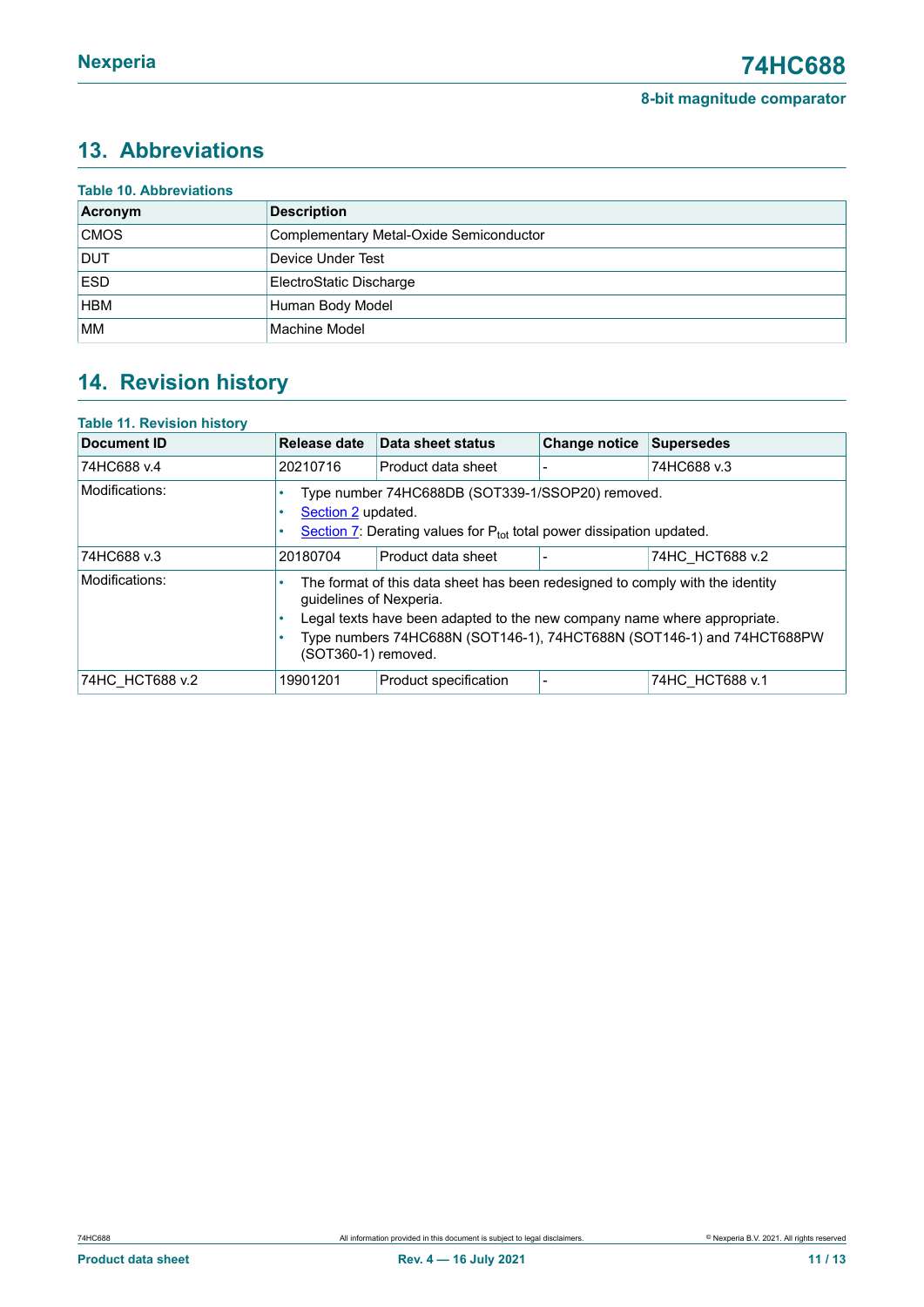# <span id="page-11-0"></span>**15. Legal information**

#### **Data sheet status**

| Document status<br>$[1]$ [2]      | Product<br>status [3] | <b>Definition</b>                                                                           |
|-----------------------------------|-----------------------|---------------------------------------------------------------------------------------------|
| Objective [short]<br>data sheet   | Development           | This document contains data from<br>the objective specification for<br>product development. |
| Preliminary [short]<br>data sheet | Qualification         | This document contains data from<br>the preliminary specification.                          |
| Product [short]<br>data sheet     | Production            | This document contains the product<br>specification.                                        |

[1] Please consult the most recently issued document before initiating or completing a design.

The term 'short data sheet' is explained in section "Definitions".

[3] The product status of device(s) described in this document may have changed since this document was published and may differ in case of multiple devices. The latest product status information is available on the internet at [https://www.nexperia.com.](https://www.nexperia.com)

#### **Definitions**

**Draft** — The document is a draft version only. The content is still under internal review and subject to formal approval, which may result in modifications or additions. Nexperia does not give any representations or warranties as to the accuracy or completeness of information included herein and shall have no liability for the consequences of use of such information.

**Short data sheet** — A short data sheet is an extract from a full data sheet with the same product type number(s) and title. A short data sheet is intended for quick reference only and should not be relied upon to contain detailed and full information. For detailed and full information see the relevant full data sheet, which is available on request via the local Nexperia sales office. In case of any inconsistency or conflict with the short data sheet, the full data sheet shall prevail.

**Product specification** — The information and data provided in a Product data sheet shall define the specification of the product as agreed between Nexperia and its customer, unless Nexperia and customer have explicitly agreed otherwise in writing. In no event however, shall an agreement be valid in which the Nexperia product is deemed to offer functions and qualities beyond those described in the Product data sheet.

#### **Disclaimers**

**Limited warranty and liability** — Information in this document is believed to be accurate and reliable. However, Nexperia does not give any representations or warranties, expressed or implied, as to the accuracy or completeness of such information and shall have no liability for the consequences of use of such information. Nexperia takes no responsibility for the content in this document if provided by an information source outside of Nexperia.

In no event shall Nexperia be liable for any indirect, incidental, punitive, special or consequential damages (including - without limitation - lost profits, lost savings, business interruption, costs related to the removal or replacement of any products or rework charges) whether or not such damages are based on tort (including negligence), warranty, breach of contract or any other legal theory.

Notwithstanding any damages that customer might incur for any reason whatsoever, Nexperia's aggregate and cumulative liability towards customer for the products described herein shall be limited in accordance with the Terms and conditions of commercial sale of Nexperia.

**Right to make changes** — Nexperia reserves the right to make changes to information published in this document, including without limitation specifications and product descriptions, at any time and without notice. This document supersedes and replaces all information supplied prior to the publication hereof.

**Suitability for use** — Nexperia products are not designed, authorized or warranted to be suitable for use in life support, life-critical or safety-critical systems or equipment, nor in applications where failure or malfunction of an Nexperia product can reasonably be expected to result in personal

injury, death or severe property or environmental damage. Nexperia and its suppliers accept no liability for inclusion and/or use of Nexperia products in such equipment or applications and therefore such inclusion and/or use is at the customer's own risk.

**Quick reference data** — The Quick reference data is an extract of the product data given in the Limiting values and Characteristics sections of this document, and as such is not complete, exhaustive or legally binding.

**Applications** — Applications that are described herein for any of these products are for illustrative purposes only. Nexperia makes no representation or warranty that such applications will be suitable for the specified use without further testing or modification.

Customers are responsible for the design and operation of their applications and products using Nexperia products, and Nexperia accepts no liability for any assistance with applications or customer product design. It is customer's sole responsibility to determine whether the Nexperia product is suitable and fit for the customer's applications and products planned, as well as for the planned application and use of customer's third party customer(s). Customers should provide appropriate design and operating safeguards to minimize the risks associated with their applications and products.

Nexperia does not accept any liability related to any default, damage, costs or problem which is based on any weakness or default in the customer's applications or products, or the application or use by customer's third party customer(s). Customer is responsible for doing all necessary testing for the customer's applications and products using Nexperia products in order to avoid a default of the applications and the products or of the application or use by customer's third party customer(s). Nexperia does not accept any liability in this respect.

**Limiting values** — Stress above one or more limiting values (as defined in the Absolute Maximum Ratings System of IEC 60134) will cause permanent damage to the device. Limiting values are stress ratings only and (proper) operation of the device at these or any other conditions above those given in the Recommended operating conditions section (if present) or the Characteristics sections of this document is not warranted. Constant or repeated exposure to limiting values will permanently and irreversibly affect the quality and reliability of the device.

**Terms and conditions of commercial sale** — Nexperia products are sold subject to the general terms and conditions of commercial sale, as published at [http://www.nexperia.com/profile/terms,](http://www.nexperia.com/profile/terms) unless otherwise agreed in a valid written individual agreement. In case an individual agreement is concluded only the terms and conditions of the respective agreement shall apply. Nexperia hereby expressly objects to applying the customer's general terms and conditions with regard to the purchase of Nexperia products by customer.

**No offer to sell or license** — Nothing in this document may be interpreted or construed as an offer to sell products that is open for acceptance or the grant, conveyance or implication of any license under any copyrights, patents or other industrial or intellectual property rights.

**Export control** — This document as well as the item(s) described herein may be subject to export control regulations. Export might require a prior authorization from competent authorities.

**Non-automotive qualified products** — Unless this data sheet expressly states that this specific Nexperia product is automotive qualified, the product is not suitable for automotive use. It is neither qualified nor tested in accordance with automotive testing or application requirements. Nexperia accepts no liability for inclusion and/or use of non-automotive qualified products in automotive equipment or applications.

In the event that customer uses the product for design-in and use in automotive applications to automotive specifications and standards, customer (a) shall use the product without Nexperia's warranty of the product for such automotive applications, use and specifications, and (b) whenever customer uses the product for automotive applications beyond Nexperia's specifications such use shall be solely at customer's own risk, and (c) customer fully indemnifies Nexperia for any liability, damages or failed product claims resulting from customer design and use of the product for automotive applications beyond Nexperia's standard warranty and Nexperia's product specifications.

**Translations** — A non-English (translated) version of a document is for reference only. The English version shall prevail in case of any discrepancy between the translated and English versions.

#### **Trademarks**

Notice: All referenced brands, product names, service names and trademarks are the property of their respective owners.